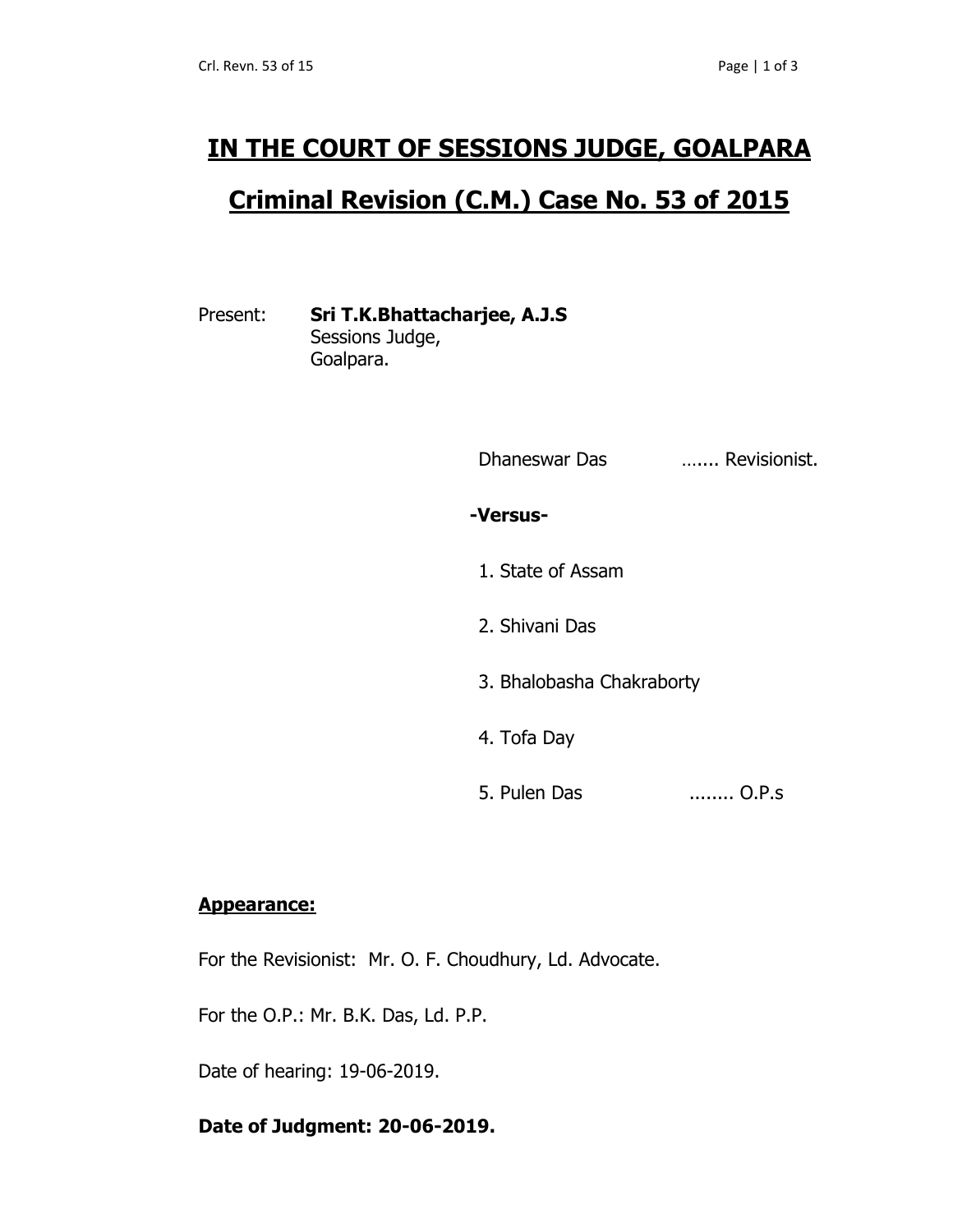#### **J U D G M E N T**

1. This revision has been preferred u/s 397/399 of the Cr.P.C. by the revisionist Dhaneswar Das against the order dated 24.09.15 that was passed by the Ld. CJM, Goalpara in connection with Goalpara P.S. Case No. 627/14 u/s 447/294/336/325/354/506/34 of the IPC vide which the Ld. Court below accepted the final report by rejecting the petition of the revisionist petitioner who was the complainant of the above mentioned case i.e. Goalpara P.S. case no. 627/2014 corresponding to G.R. Case no. 2195/2014.

2. The brief facts of the case is that the revisionist, as the informant, filed an ejahar before the OC, Goalpara P.S. dated 01-10-2014 alleging that Smt. Shivani Das, Bhalobasha Chakraborty and Tofa Dey trespassed into his house compound, hurled abuses, assaulted the informant and his daughter and thereafter, they left after threatening the informant party and a case was registered in this regard but subsequently, a final report was submitted by the IO and the Ld. Court below was pleased to accept the same despite objections from the informant.

3. Being highly aggrieved and dissatisfied with the aforesaid order dated 24.09.15 the present revision had been preferred on the grounds set forth in the memo of the revision. I have heard the arguments of the Ld. Counsel for the O.P. No. 1 only as the other parties remained absent and I have also perused the LCR that had been received in this context in order to determine the following:-

#### **Point for determination:**

4. Whether the impugned order dated 24.09.15 passed by the Ld. Lower court suffers from any impropriety, illegality etc. and is sustainable in law or requires any interference by this Court?